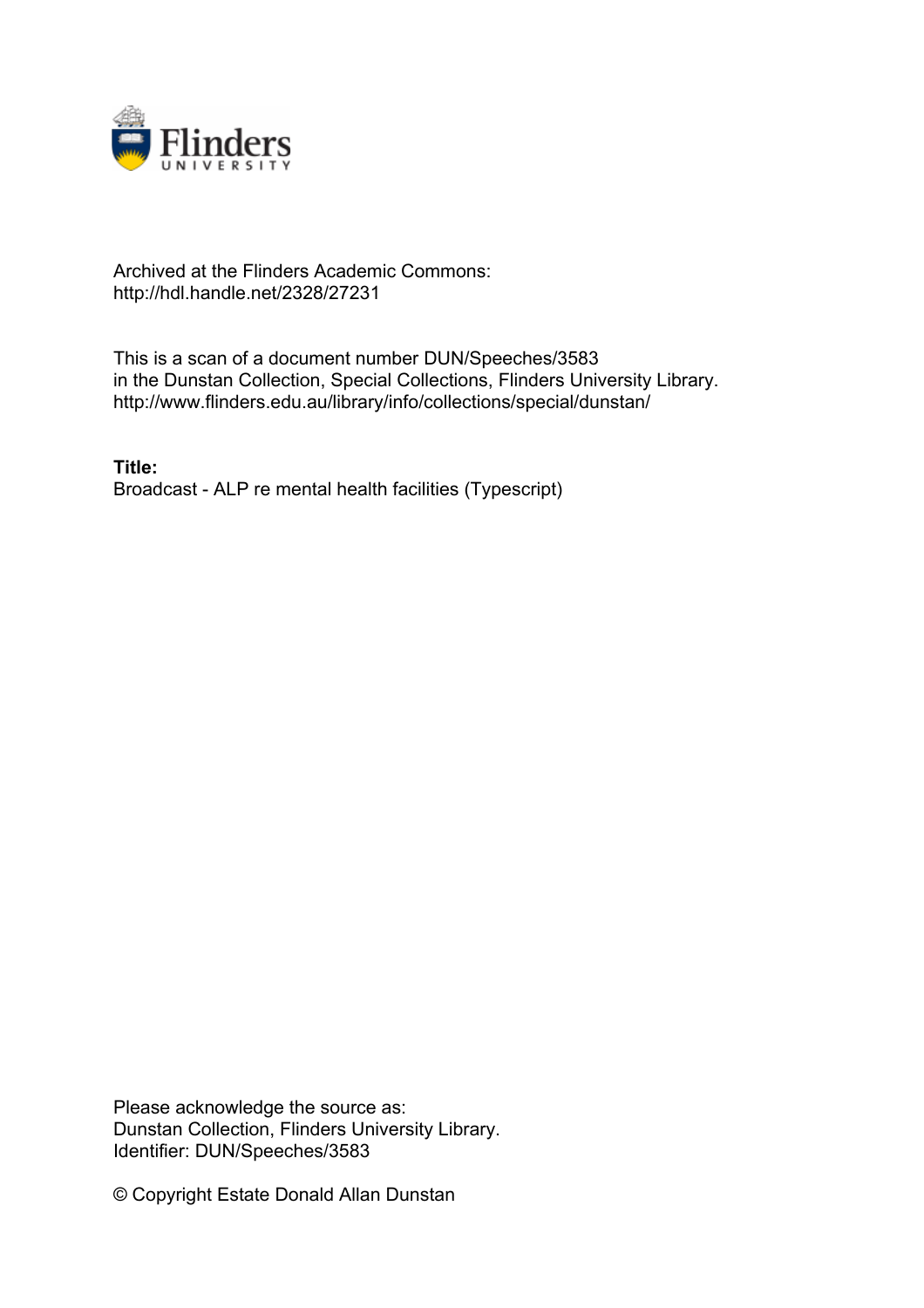Good Evening, In 1955 the Chief Clinical Officer of the Victorian Mental Hygiene Department, Dr. Stoller made a report to the Commonwealth Minister of Health on the mental health facilities of the States of Australia dnd suggestions as to needs. As nearly four years have now elapsed since this report, I think it would be a good idea tonight to deal with its comments and recommendations concerning South Australia and see how far they have been met to date.

.<br>مخرج

3563

There are three main institutions in South Australia for the treatment of mental illness. They are at Enfield, Northfield and Parkside. The hospital for acute admission, early treatment and general reception is at Enfield.

Dr. Stoller recommended in respect of this hospital that it should be developed as a training centre for community workers in the specialised field of mental health organised in South Australia. A group of voluntary workers at Northfield Hospital have not received encouragement from the Department of Health, although encouraged by the staff of the hospital. Dr. Stoller also recommended more accommodation for physical and social therapy at Enfield and for out-patient activities;although the present activity at Enfield includes some physical and social therapy, no provision whatever has been made for outpatient activity. The provision of an outpatients department is an essential part of mental health provision - this is not only the view of the doctors but of patients themselves. If outpatients' treatment was available to sufferers from mental Illness, many of the cases which now require hospitalisation would almost certainly never require it as they could gain assistance in the early stages of their complaints That this need is keenly felt, may be evident from the fact that I have in my possession now, a petition seeking the establishment of an outpatients' clinic at Enfield signed by a hundred past and patients present patients. These **EXXXXXXXX** have written me.

That they are only a few of the people concerned must be

Dunstan Collection, Special Collections, Flinders University Library.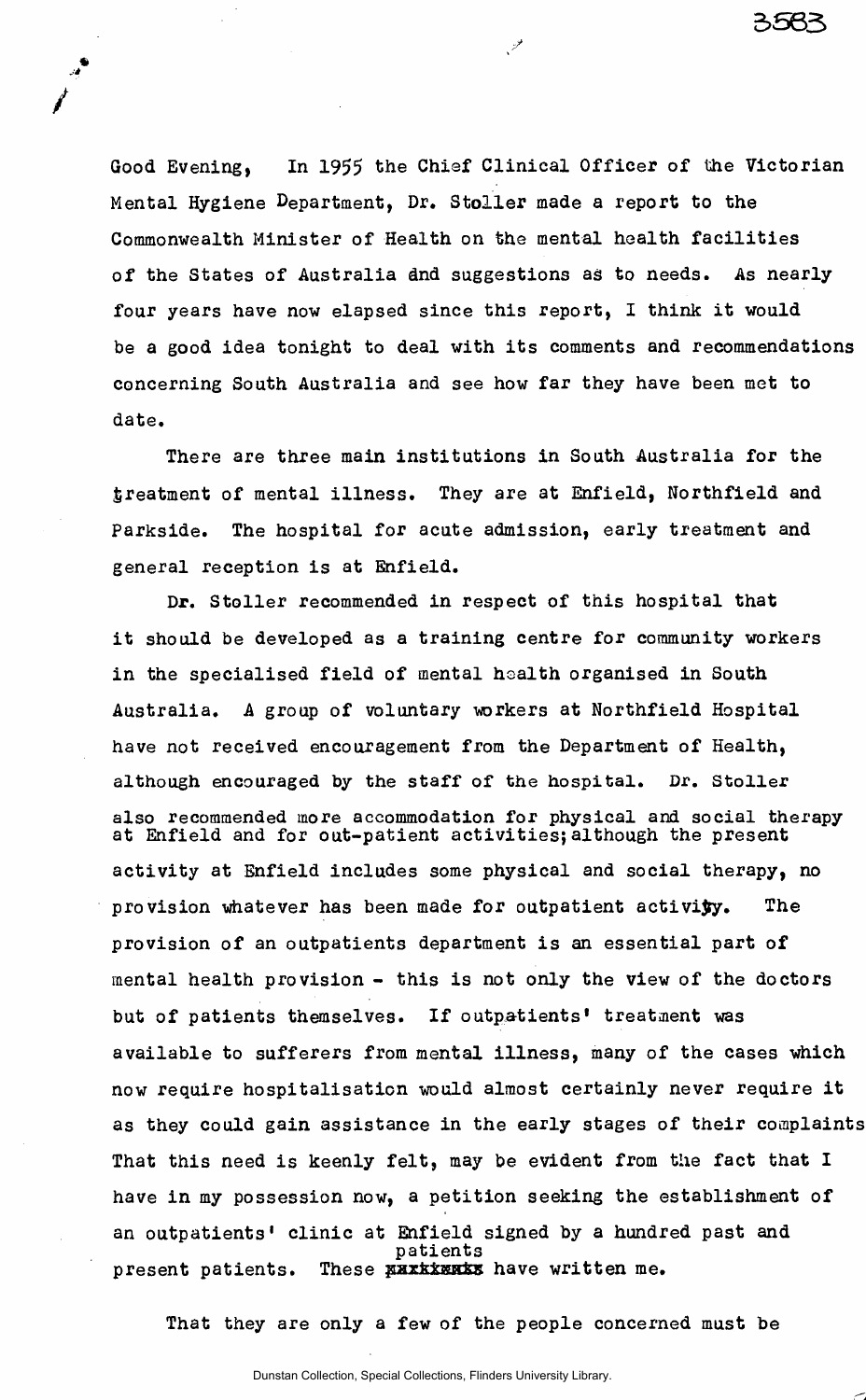obvious, since the most recent surveys of mental disease in comparable countries has shown the incidence of it at the moment to be about one in twenty people, and the last report of the Director-General of Medical Services for South Australia on Mental hospitals shows that  $8.4$  people in every 10,000 were admitted to mental hospitals in that year - more than two and a half times the number admitted in 1943. So far then, the government has taken no steps to make provision for this vital treatment.

 $-2-$ 

In respect of Parkside Mental Hospital, Dr. Stoller recommended that it was of prime importance to cut down overcrowding and step up the levels of psychiatric treatment including social therapy and group psycho, therapy. It is true that building has gone on since at Parkside and conditions are not as bad as they were, however, the staffing of this and other mental hospitals is maxifitivent insufficient to provide treatment of the standard contemplated by the Stoller report. Overcrowding continues, and social therapy and group psycho therapy perforce remain at a mininum. Dr. Stoller added, "An outpatient clinic is a vital necessity." This, as in the case of Enfield, is a dream.

Dr. Stoller commented that Northfield had no clearly defind role but might develop as a centre of treatment for the Northern Suburbs. He pointed out that apart from the clinics at the Royal Adelaide Hospital and Children's Hospital, there were no outpatient clinics. There still are none. Little effort had been made to trair community workers in the field of mental health. Wo real effort is made even now. He pointed out the need for an increase in trained professional workers. These remain totally inadequate in numbers for the task which faces us.

Let me turn to another matter raised by the report and by the report of the Superintendent of Mental Hospitals - the problem of alcoholism.

Alcoholism is today recognised as a disease - it is a very real scourge to many families. Day after day anyone who wishes can see the melahcholy procession of drunks, through the police court - men

*CA*